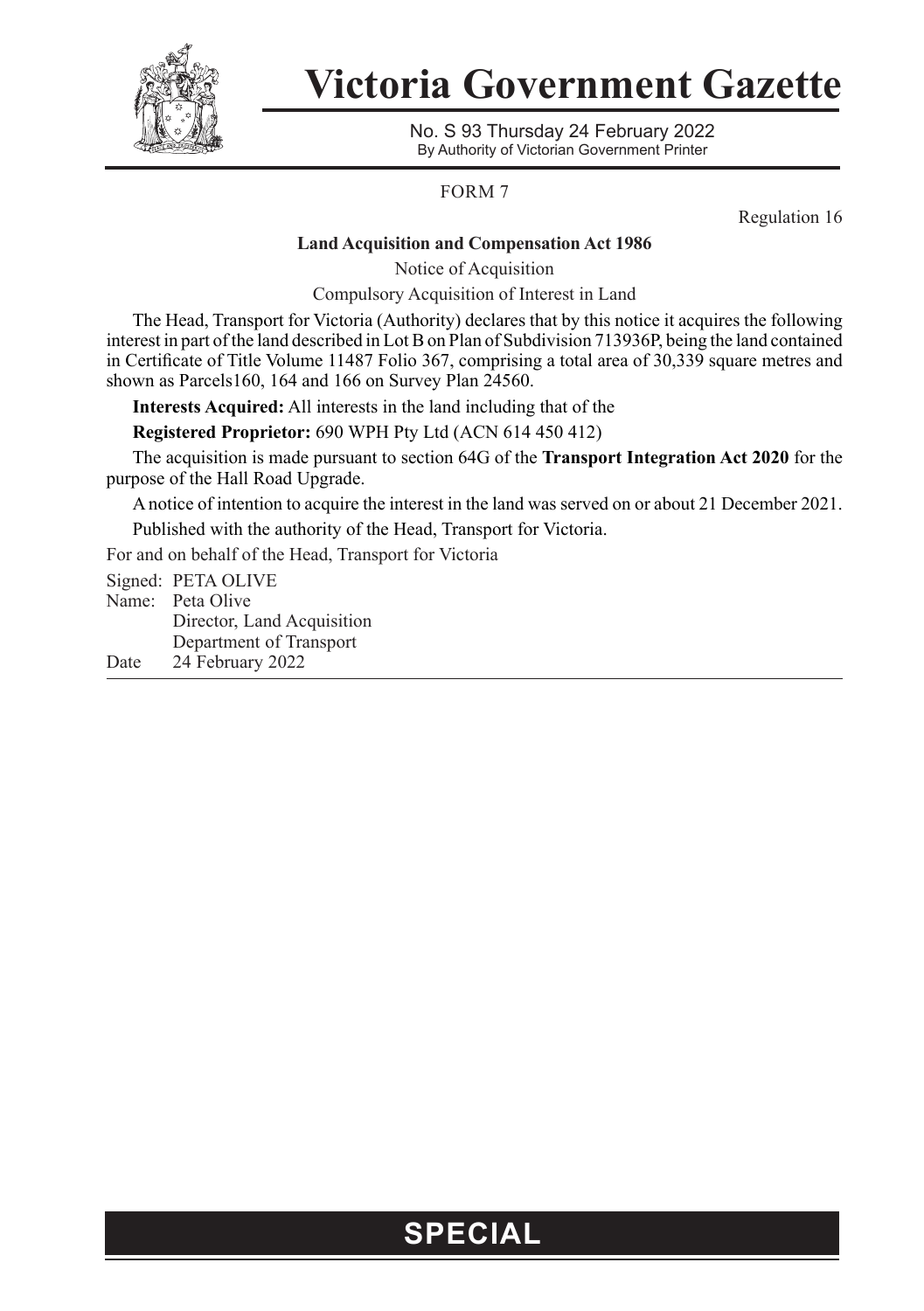#### FORM 7

Regulation 16

#### **Land Acquisition and Compensation Act 1986**

Notice of Acquisition

#### Compulsory Acquisition of Interest in Land

The Head, Transport for Victoria (Authority) declares that by this notice it acquires the following interest in part of the land described in Lot S8 on Plan of Subdivision 724509X, being the land contained in Certificate/s of Title Volume 12352 Folio 478, comprising a total area of 3048 square metres and shown as Parcels 202 and 203 on Survey Plan 24562.

**Interests Acquired:** All interests in the land including that of the

**Registered Proprietor:** Elysian Group Pty Ltd (ACN 114 025 204)

**Mortgagee:** Supra Capital Holdings Pty Ltd (ACN 112 331 361)

The acquisition is made pursuant to section 64G of the **Transport Integration Act 2020** for the purpose of the Hall Road Upgrade.

A notice of intention to acquire the interest in the land was served on or about 21 December 2021.

Published with the authority of the Head, Transport for Victoria.

For and on behalf of the Head, Transport for Victoria

|      | Signed: PETA OLIVE         |
|------|----------------------------|
|      | Name: Peta Olive           |
|      | Director, Land Acquisition |
|      | Department of Transport    |
| Date | 24 February 2022           |

#### FORM 7

Regulation 16

#### **Land Acquisition and Compensation Act 1986**

Notice of Acquisition

Compulsory Acquisition of Interest in Land

The Head, Transport for Victoria (Authority) declares that by this notice it acquires the following interest in part of the land described in Reserve 1 on Plan of Subdivision 713936P, being the land contained in Certificate of Title Volume 11486 Folio 648, comprising a total area of 18 square metres and shown as Parcels 165 on Survey Plans 24560.

**Interests Acquired:** All interests in the land including that of the

**Registered Proprietor:** SPI Electrical Pty Ltd (ACN 064 651 118)

**Caveator:** Leighton Properties (Vic) Pty Ltd (ACN 086 206 813)

The acquisition is made pursuant to section 64G of the **Transport Integration Act 2020** for the purpose of the Hall Road Upgrade.

A notice of intention to acquire the interest in the land was served on or about 21 December 2021.

Published with the authority of the Head, Transport for Victoria.

For and on behalf of the Head, Transport for Victoria

Signed: PETA OLIVE

Name: Peta Olive

Director, Land Acquisition Department of Transport

Date 24 February 2022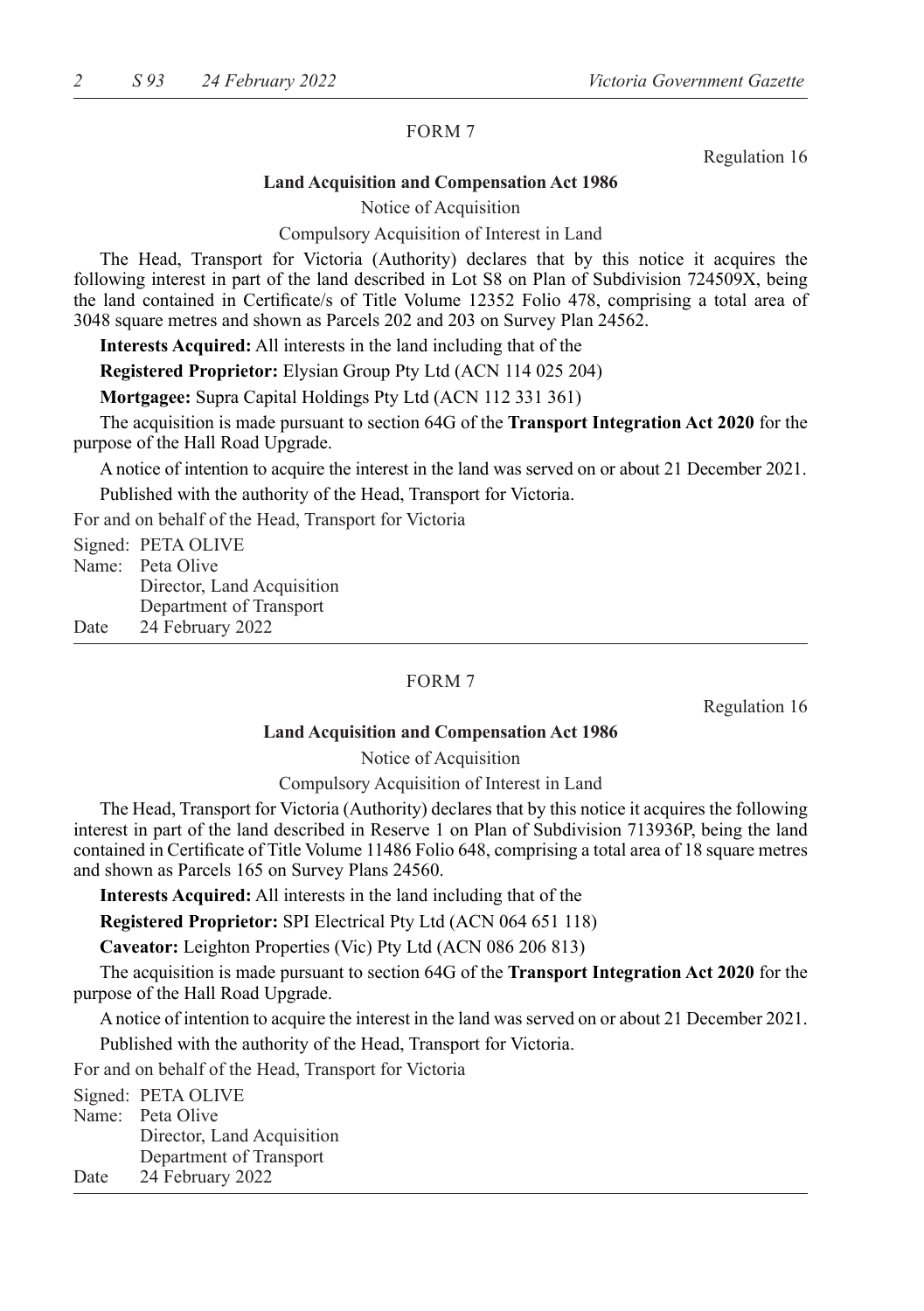This page was left blank intentionally